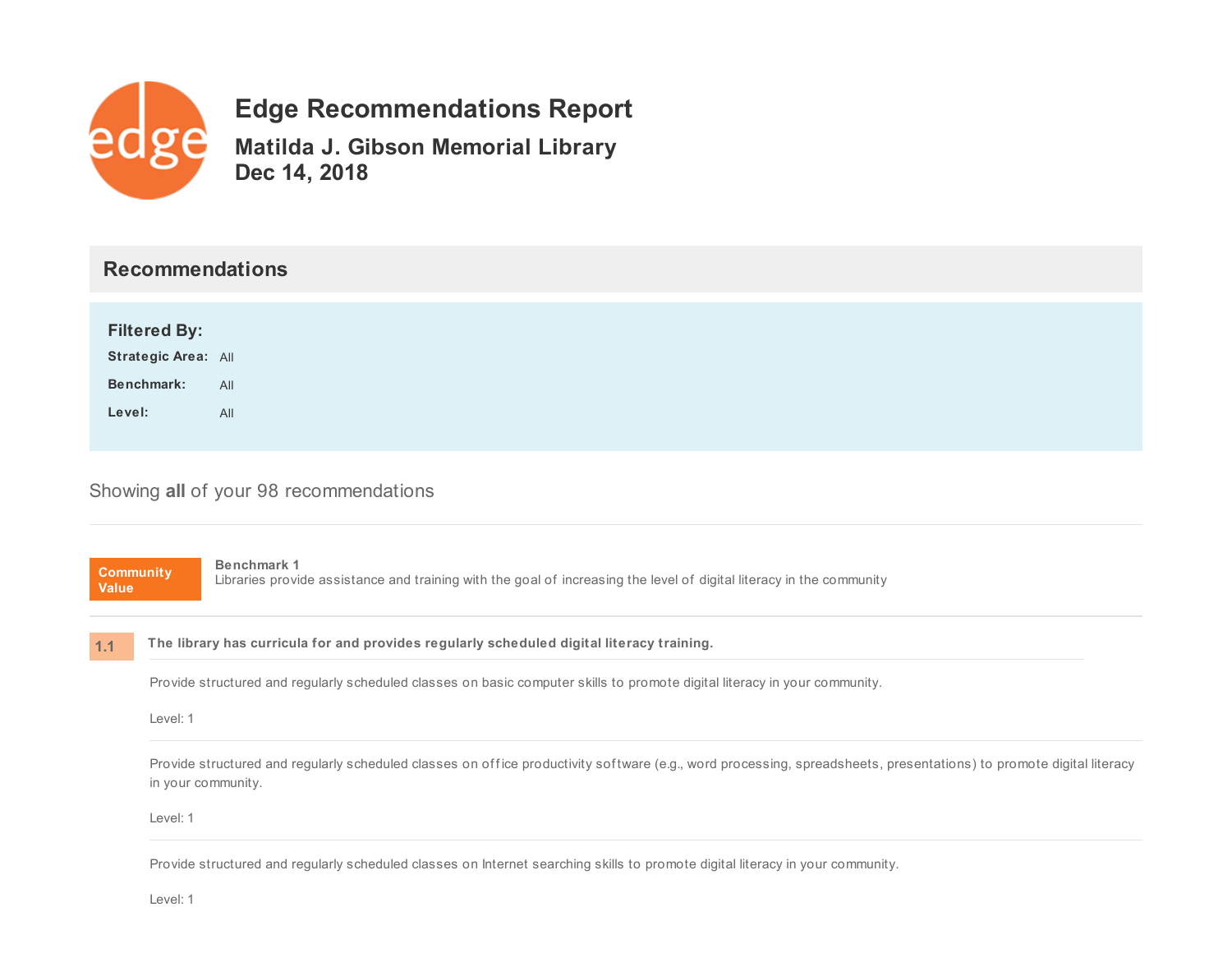Provide structured and regularly scheduled classes on digital privacy and security to encourage good digital safety practices among your patrons.

Level: 1

Provide structured and regularly scheduled classes on library resources to promote digital literacy in your community.

Level: 1

Provide structured and regularly scheduled classes on social media to promote digital literacy in your community.

Level: 1

Provide structured and regularly scheduled classes on multi-media (e.g, photo, video, audio) to promote digital literacy in your community.

Level: 1

Provide technology training classes in languages other than English to support the development of digital literacy skills in ESL populations within your community.

Level: 3

#### **1.2 The library provides individual assistance for digital literacy at all locations.**

Provide individual assistance through one-on-one help by appointment with library staff or volunteers for at least 30 minute sessions to promote digital literacy at the individual level.

Level: 2

Provide individual technology assistance in languages other than English to support the development of digital literacy skills in ESL populations within your community.

Level: 3

### **Community Value**

**Benchmark 2** Libraries provide access to relevant digital content and enable community members to create their own digital content

#### **2.1 The library supports the creation of digital content on public access computers.**

Ensure web development sof tware is available on at least one public computer in at least one location.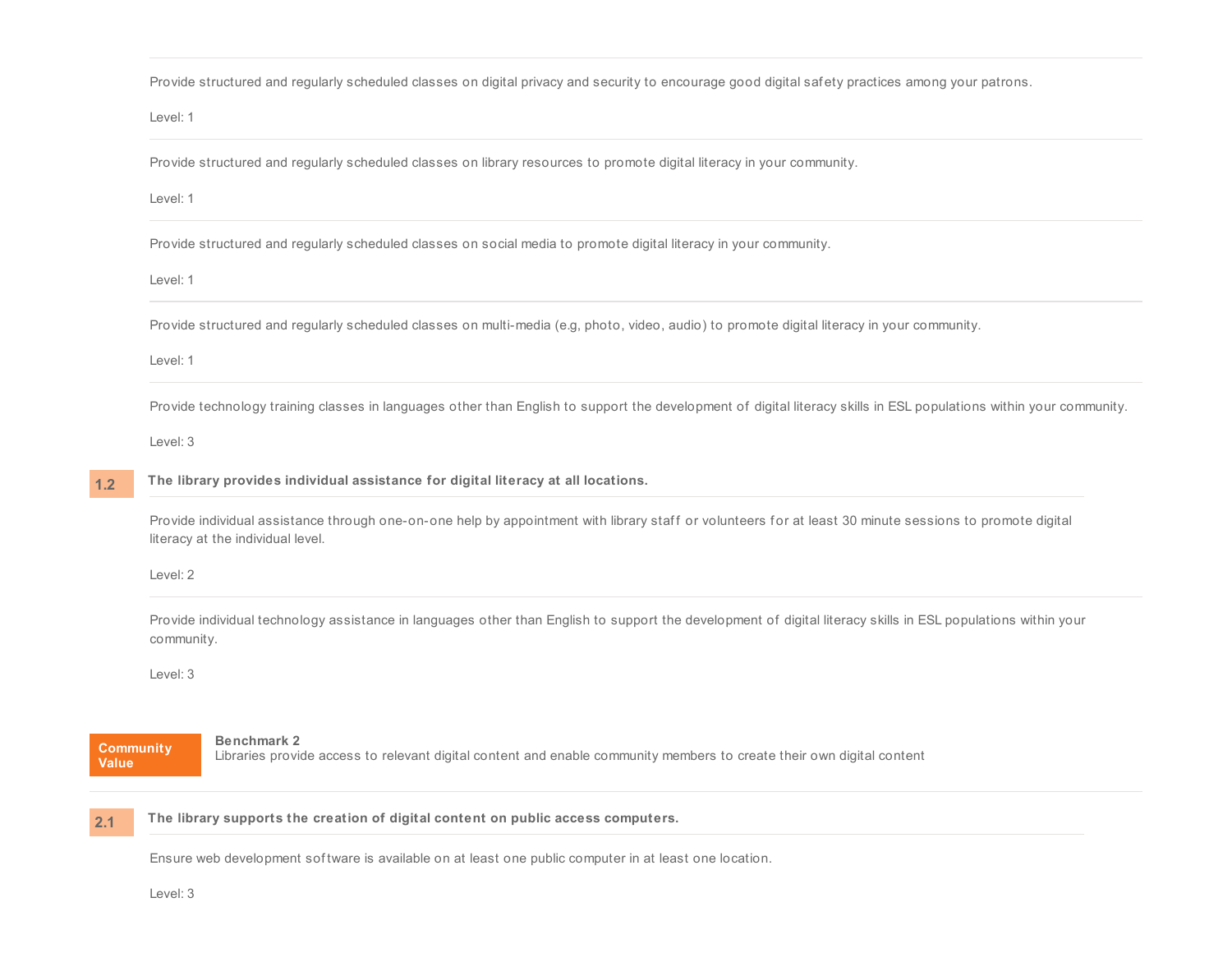Monitor and update website links and content at least monthly.

Level: 1

Perform a content inventory of the library's website at least annually.

Level: 3

**2.3 The library provides access to information resources through its website.**

Select and organize online technology training resources.

Level: 2

Offer access to online interactive language learning tools though the library's website and/or language learning software.

Level: 2

Provide real-time reference services (through short message services, instant messaging, Skype, Twitter, texting, or other interactive applications).

Level: 3

### **Community Value**

**3.1**

#### **Benchmark 3**

Libraries provide technology resources to help patrons meet important needs related to personal goals and community priorities

**The library supports use of public technology for workforce development and entrepreneurship.**

Provide a collection of online resources for job seeking, employment skill-building, or professional certification to support workforce development in your community.

Level: 1

Provide a collection of online resources for small business development to promote entrepreneurial start-ups.

Level: 1

Provide access to online career testing preparation tools through your website and/or career testing software to promote workf orce development.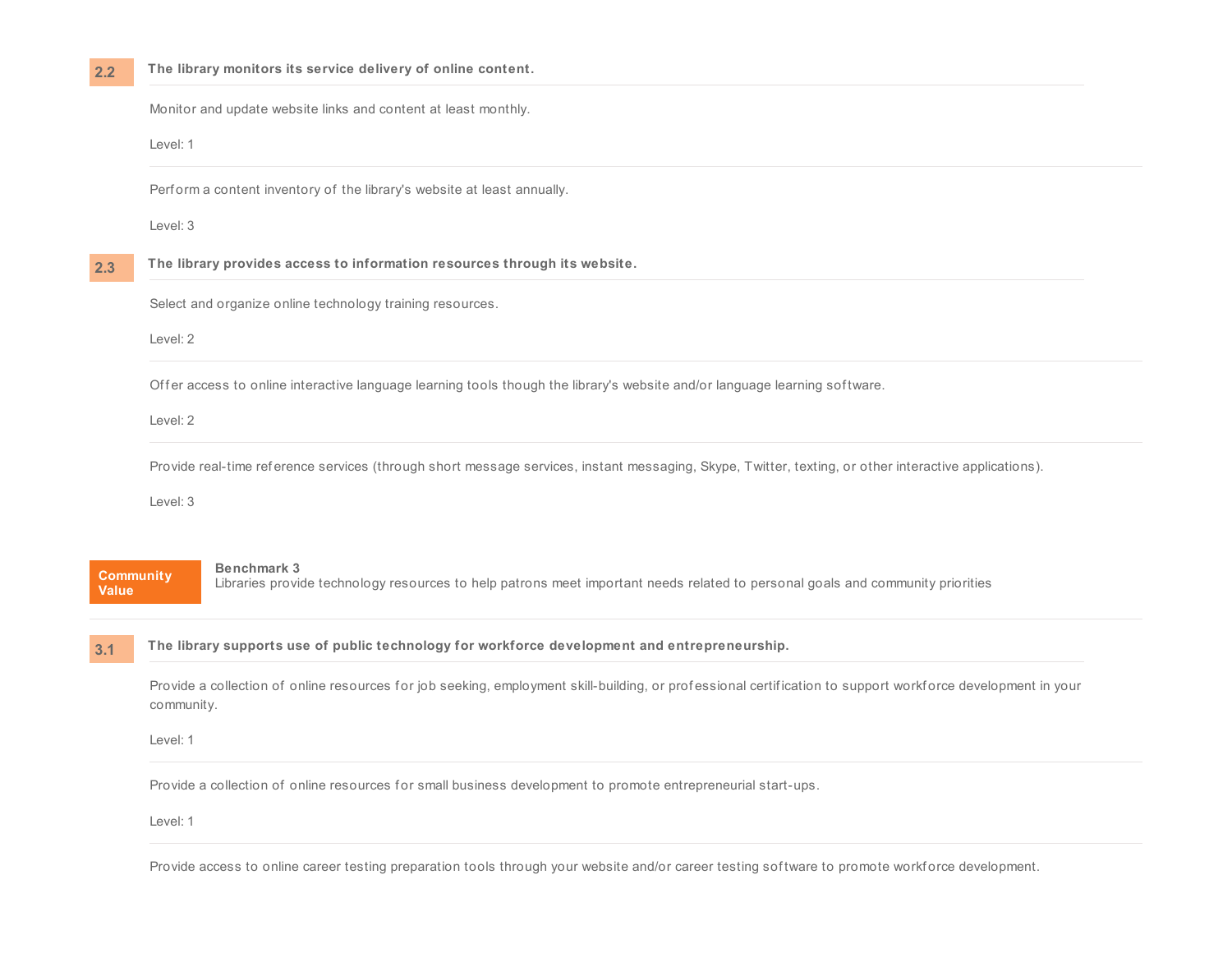Host group instruction at least quarterly on using online job-seeking, career development, and small business development resources to promote workf orce development and entrepreneuship.

Level: 3

### **3.2**

### **The library supports use of public technology for eGovernment or legal purposes.**

Provide online guides and instructions for identifying, finding, and using online eGovernment resources to to support the use of public technology for eGovernment services.

Level: 1

Provide access to electronic legal and law-related research information and services through your website to support the use of public technology for legal purposes.

Level: 2

Host group instruction at least quarterly for patrons on navigating online government resources to support the use of public technology for eGovernment purposes.

Level: 3

#### **3.3 The library supports use of public technology for patrons pursuing educational opportunities.**

Provide and maintain a collection of online resources related to homework help, research, and information literacy for students to promote the use of public technology to enhance the education of your community.

Level: 1

Provide and maintain online resources about college selection and financial aid to support the use of public technology for patrons pursuing educational opportunities.

Level: 2

Provide access to education testing preparation (e.g., SAT, GRE, GMAT, TOEFL) through your website or educational testing software to support the use of public technology for patrons pursuing educational opportunities.

Level: 2

Host group instruction at least quarterly on using or navigating educational resources to support the use of public technology for patrons pursuing educational opportunities.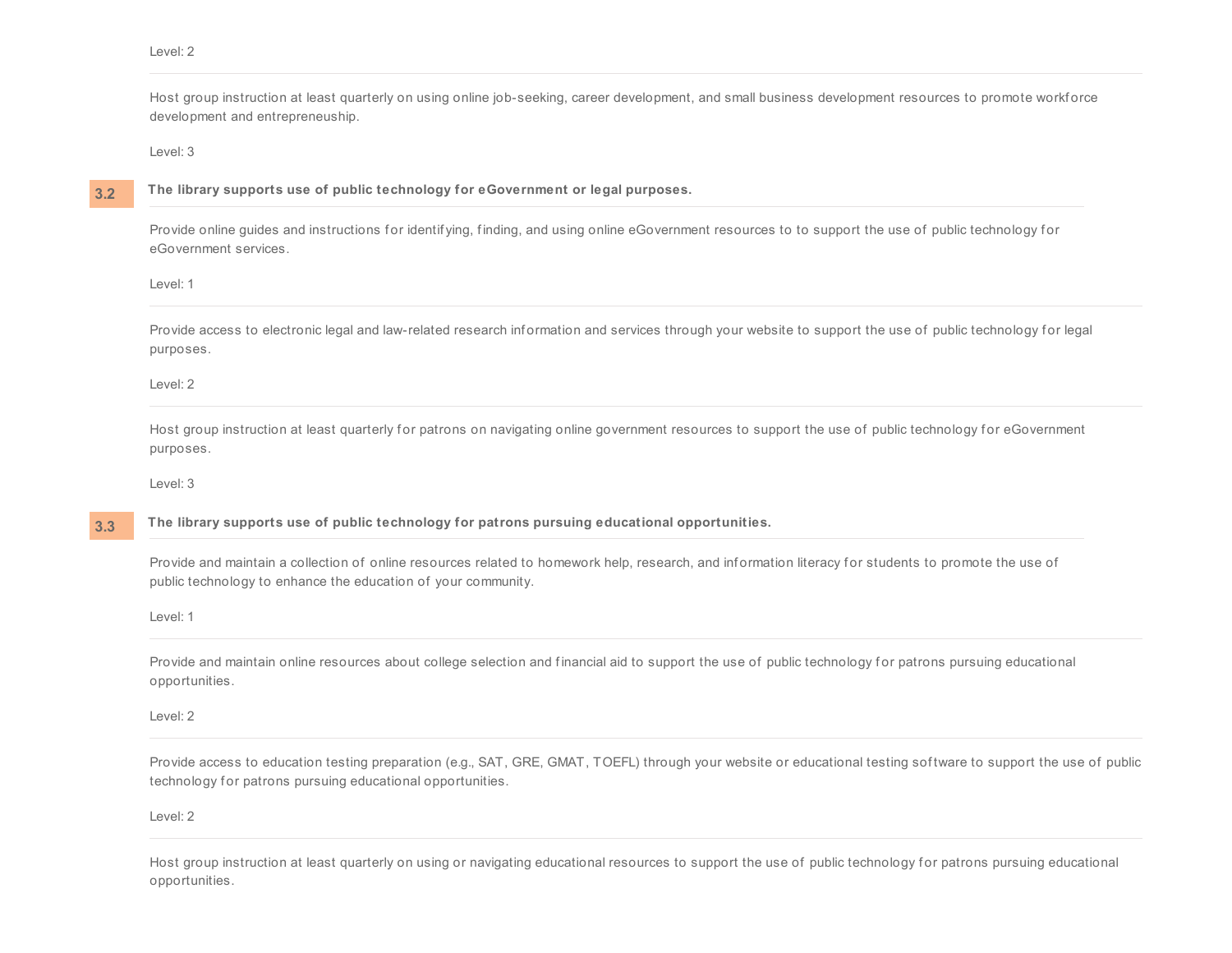**3.4**

### **The library supports use of public technology for health and wellness purposes.**

Provide online resources on medical conditions, procedures, prescription drugs, and healthcare providers to support the use of public technology for health and wellness purposes.

#### Level: 1

Volunteer to become a designated community access point for health and human services information assistance (211 service) to promote the library as a resource for health and wellness information.

### Level: 3

Host group instruction at least quarterly on using or navigating health and wellness resources to promote the use of the library and its publicly accessible technologies for health and wellness purposes.

Level: 3



### **Benchmark 4**

Libraries make strategic decisions based on community priorities for digital inclusion and innovation

**4.1 The library has leaders who maintain on-going relationships with community leaders.**

Participate in an on-going advisory body with key stakeholders that contributes to community digital inclusion and technology plans.

Level: 3

#### **4.2 The library gathers feedback from the community about its public technology needs.**

Include questions about community technology in a library-sponsored needs assessment survey to help your library determine your community's public technology needs.

Level: 2

Include community technology-related questions in a local government survey to help your library determine your community's public technology needs.

Level: 2

Conduct community-representative focus groups on the community's technology needs to help gather feedback from your community on its public technology needs.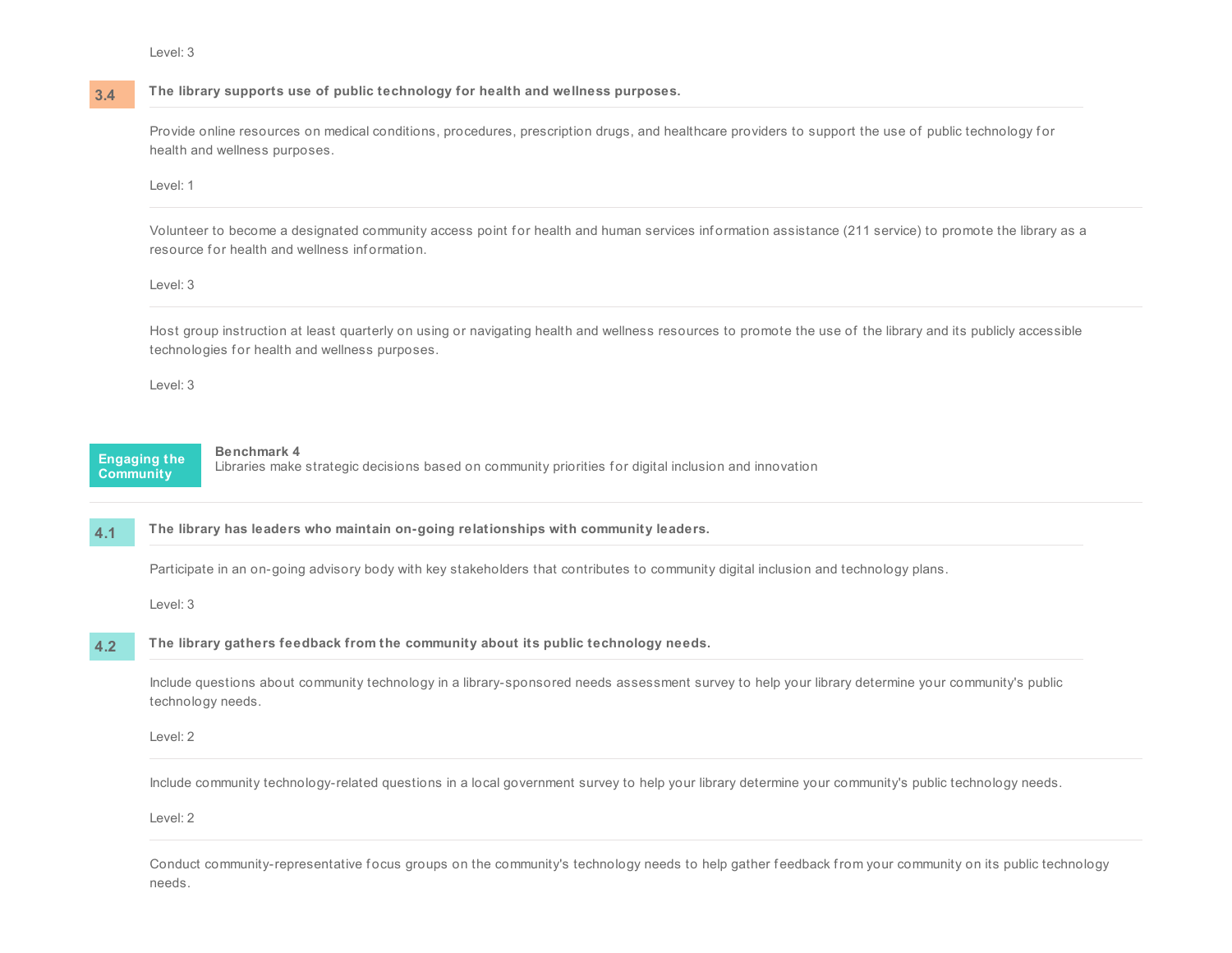Hold advertised forums on the community's technology needs to help gather feedback from your community on its public technology needs.

Level: 2

Conduct an assessment of community needs for technology resources in languages other than English to help gather feedback from diverse members of your community on their public technology needs.

Level: 3

Conduct an assessment of community needs for technology resources for people with disabilities to help gather feedback from diverse members of your community on their public technology needs.

Level: 3

**4.3**

**The library surveys its patrons about technology use in strategic purpose areas.**

Survey patrons annually about public technology use and outcomes in workforce development

Level: 1

Survey patrons annually about public technology use and outcomes in eGovernment

Level: 1

Survey patrons annually about public technology use and outcomes in Education

Level: 1

Survey patrons annually about public technology use and outcomes in Health & Wellness

Level: 1

**4.4 The library evaluates its technology programs and services.**

> Conduct an evaluation of the effectiveness of digital literacy programs and services annually to ensure you are meeting your community's technology needs.

Level: 1

Conduct an evaluation of the effectiveness of outreach activities annually to ensure you are connecting with your community and reflecting their technology needs in your digital literacy programs and services.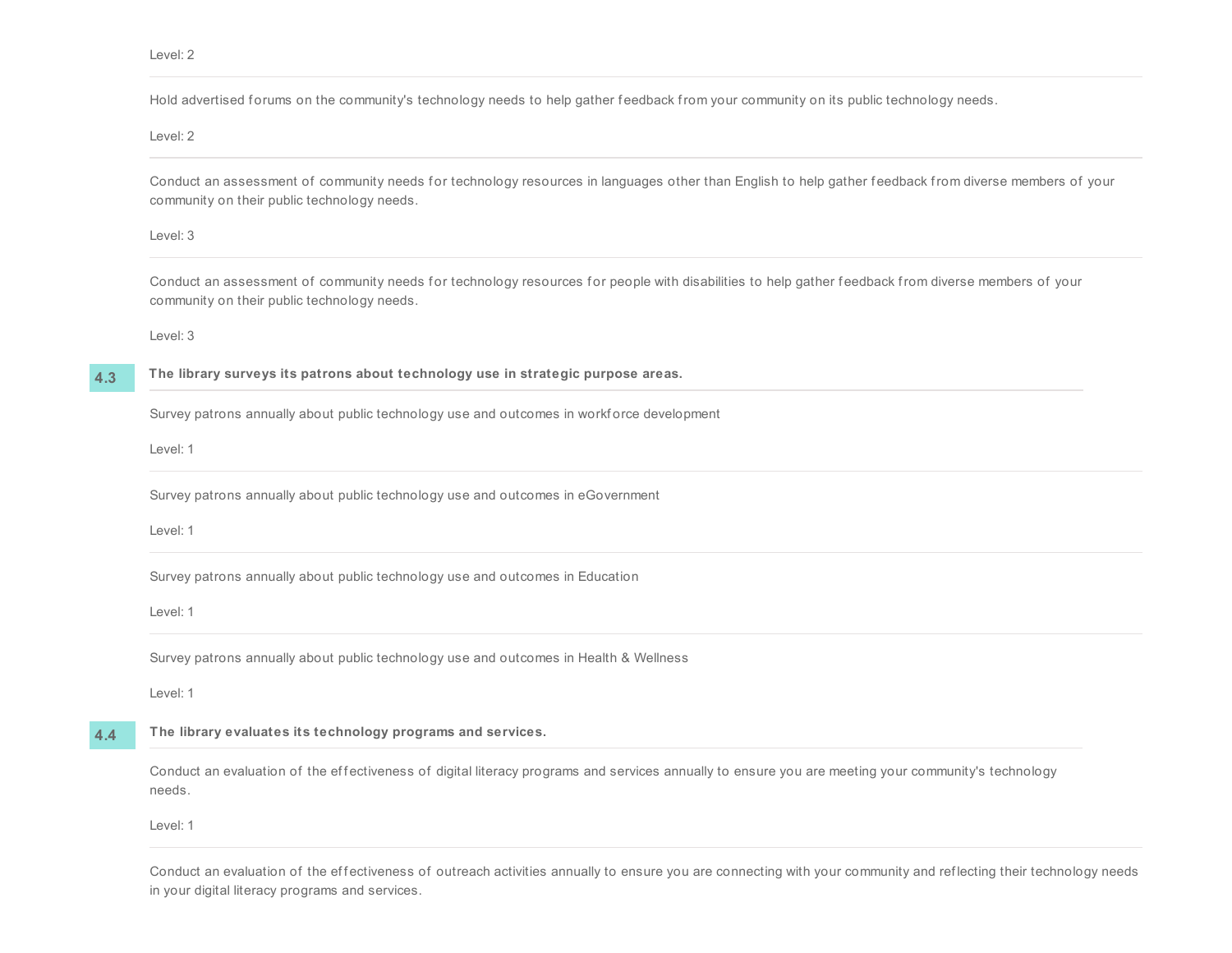Conduct a biennial evaluation of the effectiveness of the library's partnerships to ensure partners remain fully engaged and are aware of and support the library's technology programs and services.

Level: 3

**4.5**

**The library makes strategic decisions based on information about community needs and priorities.**

Review and update technology-related goals in library's strategic plan at least annually.

Level: 2

Align library's technology resources and services with community needs.

Level: 3

**Engaging the Community**

**Benchmark 5**

Libraries build strategic relationships with community partners to maximize public access technology resources and services provided to the community

**5.1** The library develops and maintains partnerships that amplify the library's reach, avoid duplication of effort, aid the library in planning or advocacy, or **are otherwise mutually beneficial.**

Strengthen existing partnerships and develop new partnerships to amplify the library's reach and advance digital innovation goals.

Level: 1

Develop mutually beneficial partnerships that expand your library's assets in education.

Level: 2

Develop mutually benef icial partnerships that expand the library's assets in social services and local government.

Level: 2

Develop mutually beneficial partnerships that expand the library's assets in healthcare.

Level: 2

Support the technology needs of local community organizations by providing devices or spaces in the library.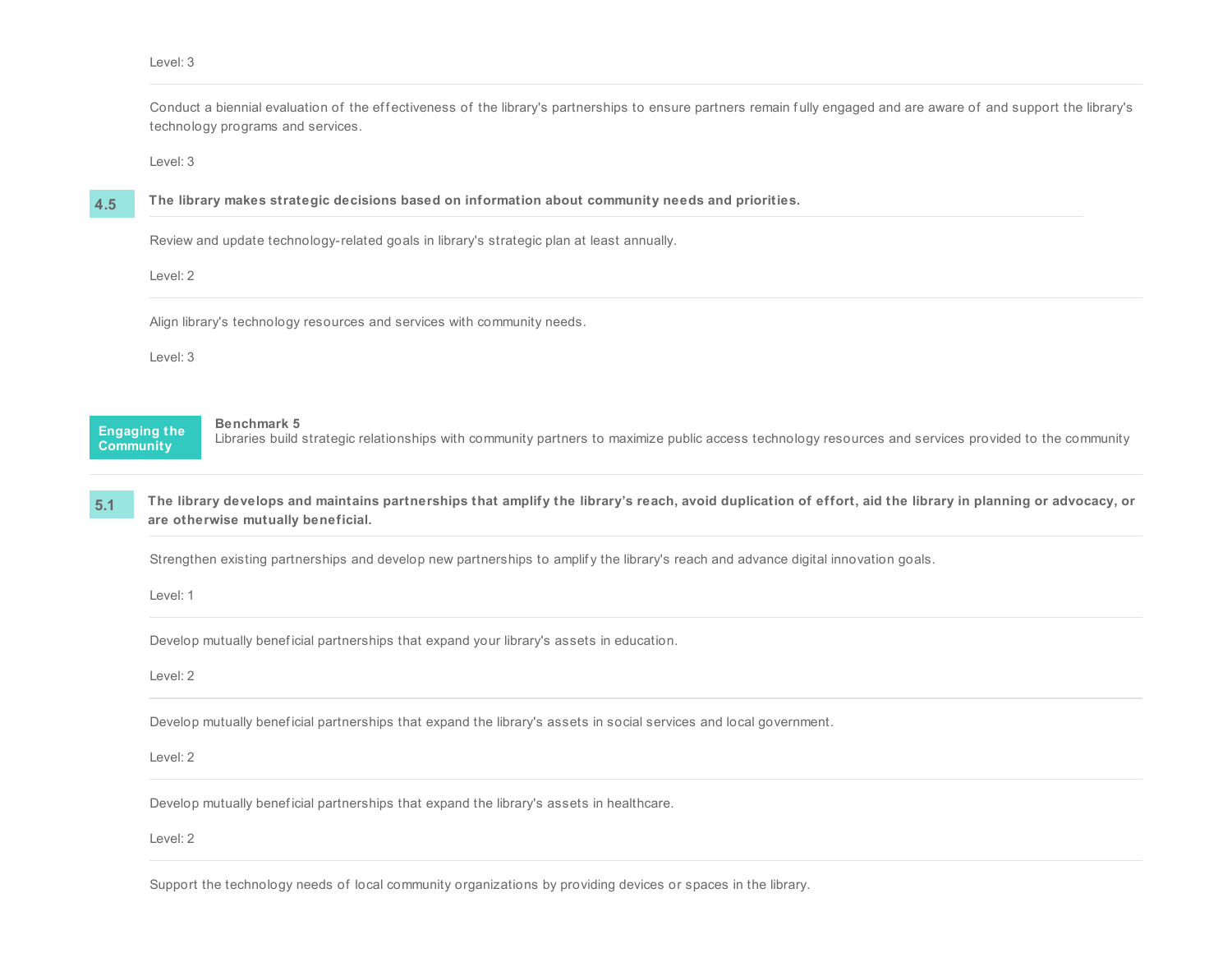|                  | access and skills.  | Bring basic computer and Internet training out into the community using mobile computer labs to link at-risk and disenfranchised customers with vital technology                 |
|------------------|---------------------|----------------------------------------------------------------------------------------------------------------------------------------------------------------------------------|
|                  | Level: 3            |                                                                                                                                                                                  |
| 5.2              |                     | The library engages in technology outreach activities.                                                                                                                           |
|                  |                     | Provide and maintain a roster of community organization to help distribute materials about library technology services                                                           |
|                  | Level: 1            |                                                                                                                                                                                  |
|                  | Level: 2            | Keep abreast of emerging technology trends to inform the library's technology outreach activities in the community                                                               |
|                  | Level: 3            | Develop and maintain a plan that ensures the assessment and recovery of technology services in the event of an emergency.                                                        |
| <b>Community</b> | <b>Engaging the</b> | Benchmark 6<br>Libraries support continuous improvement in public access technology services by sharing expertise & best practices with other digital inclusion<br>organizations |
| 6.1              |                     | The library participates in a community of practice and shares public access technology knowledge, resources, and other tools.                                                   |
|                  |                     | Share network management policies and practices with other libraries or community-based organizations.                                                                           |
|                  | Level: 2            |                                                                                                                                                                                  |
|                  |                     | Deliver at least one technology-related presentation at formal professional gatherings (in-services, conferences, webinars) annually.                                            |
|                  | Level: 3            |                                                                                                                                                                                  |
|                  |                     | Facilitate or participate in a technology mentorship program for library staff.                                                                                                  |
|                  | Level: 3            |                                                                                                                                                                                  |
|                  |                     |                                                                                                                                                                                  |

Obtain a collection of technology devices for staff development and programming purposes.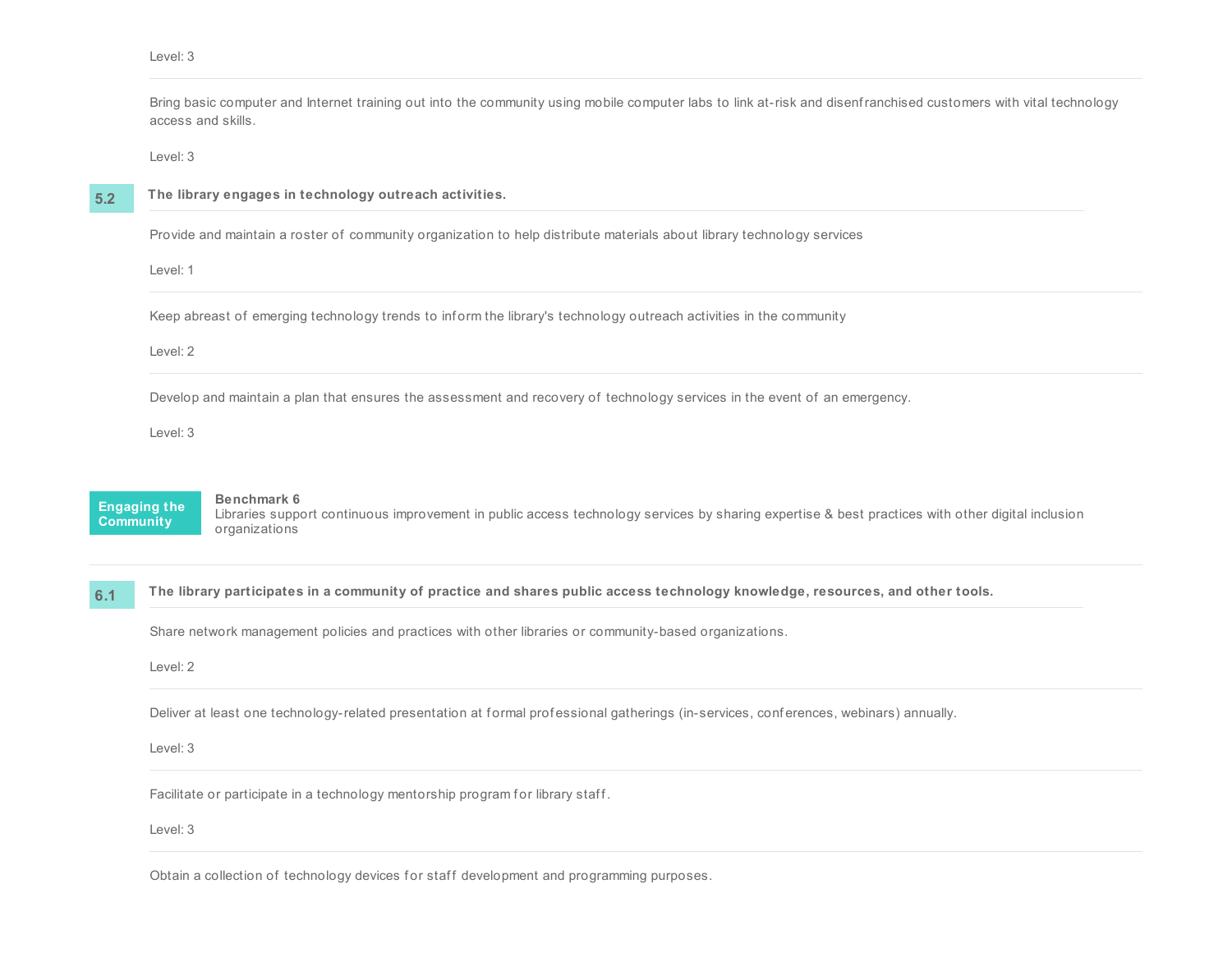Host a dedicated development environment to allow library staff to experiment with new applications and online environments.

Level: 3

**6.2**

### **The library conducts surveys to gather feedback about library technology.**

Conduct annual survey to gather feedback from the community and includes question about patron satisfaction with library technology

Level: 1

Conduct annual survey to gather feedback from the community and includes question about personal importance of library technology

Level: 2

Conduct annual survey to gather feedback from the community and includes importance of library technology to others in the community

Level: 3

**Organizational Management**

### **Benchmark 7**

Libraries integrate public access technology into planning and policies

#### **7.1 The library maintains technology and patron data management policies.**

Implement an equipment replacement policy to insure that the library periodically evaluates and updates its computer equipment capabilities.

Level: 1

Implement a sof tware upgrade policy to ensure that the library periodically evaluates and updates its network sof tware.

Level: 1

Use systems management sof tware to simultaneously upgrade all of the library's computers to current versions of Internet browsers, web applications, and plugins (e.g., Java, PDF, Flash, Shockwave, Windows Media Player) are included in a technology manage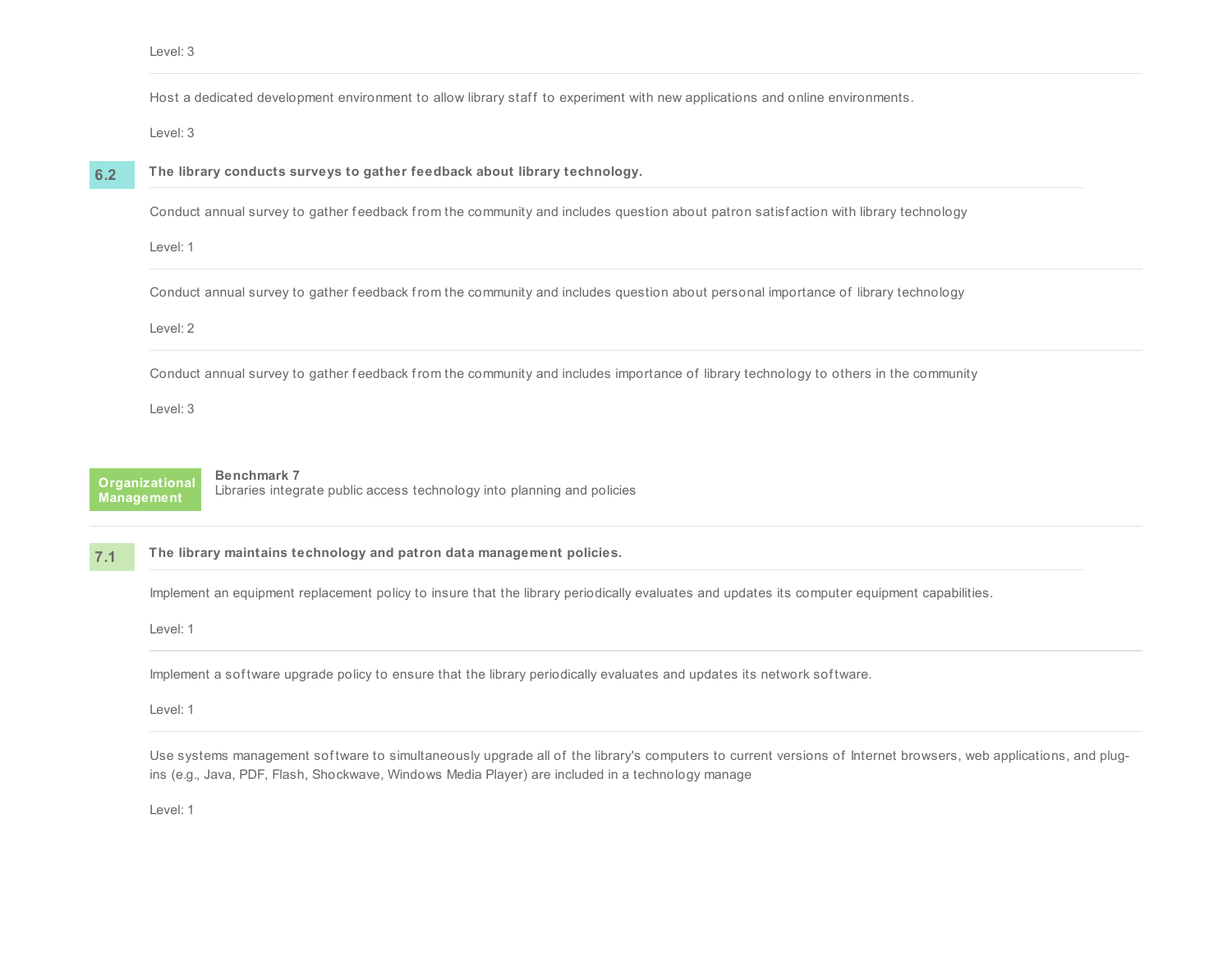**Organizational Management**

#### **8.1 The library provides staff with work time to engage in technology related learning activities.**

Provide key staff the opportunity to attend training in the creation of digital content during work time.

Level: 3

**Organizational Management**

#### **Benchmark 9**

Libraries have sufficient devices and bandwidth to accommodate user demand

**9.2 The library meets or exceeds the minimum bandwidth capacity necessary to support public user demand.**

Increase and manage your bandwidth to optimize the speed of your connection and improve the patron's Internet experience.

Level: 1

Increase and manage your bandwidth to optimize the speed of your connection and improve the patron's Internet experience.

Level: 2

Increase and manage your bandwidth to optimize the speed of your connection and improve the patron's Internet experience.

Level: 3

#### **9.3 The library assures adequate time for patrons to complete tasks.**

Procure session management software to assure patrons have adequate time to complete tasks.

Level: 1

Provide internet-enabled devices for use outside the library.

Level: 3

#### **9.4 The library provides peripheral equipment that enables patrons to complete tasks.**

Provide headphones to patrons to ensure the privacy to complete certain tasks.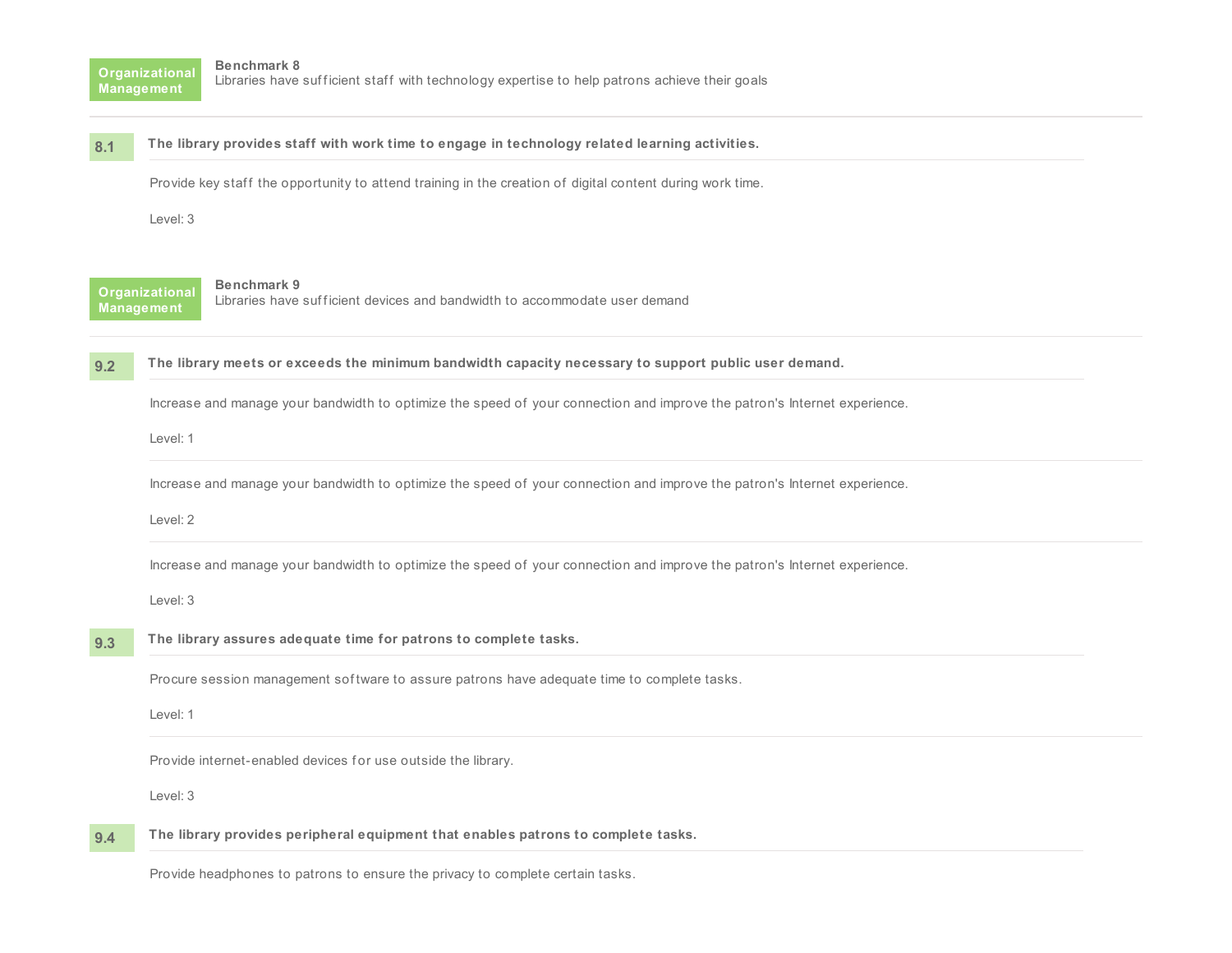|      | Provide equipment that ensures privacy and allow patrons to conduct sensitive transactions (privacy screens for computer monitors)                              |
|------|-----------------------------------------------------------------------------------------------------------------------------------------------------------------|
|      | Level: 1                                                                                                                                                        |
|      | Provide equipment that ensures privacy and allow patrons to conduct sensitive transactions (placing computer monitors so they can't be viewed by other patrons) |
|      | Level: 1                                                                                                                                                        |
|      | Provide equipment that ensures privacy and allow patrons to conduct sensitive transactions (having public computers in private rooms)                           |
|      | Level: 1                                                                                                                                                        |
|      | Provide wireless-enabled printers so patrons who connect to the public Wi-Fi have the ability to send documents to various printers within the network.         |
|      | Level: 2                                                                                                                                                        |
|      | Provide presentation equipment (e.g., projector, microphone, etc.) for in-library public use.                                                                   |
|      | Level: 3                                                                                                                                                        |
|      | Provide multimedia production equipment (e.g. digital cameras, audio recorders, video cameras) for in-library public use.                                       |
|      | Level: 3                                                                                                                                                        |
|      | Benchmark 10<br><b>Organizational</b><br>Libraries manage their technology resources to maximize quality<br><b>Management</b>                                   |
| 10.1 | The library actively manages Internet connectivity.                                                                                                             |
|      | Get information on the health of your network by establishing real time alerts about connectivity problems.                                                     |
|      | Level: 1                                                                                                                                                        |

Use traffic shaping to optimize or guarantee performance, improve latency and increase usable bandwidth.

Level: 1

Monitor connectivity (up/down/ping) at the network level for all branches.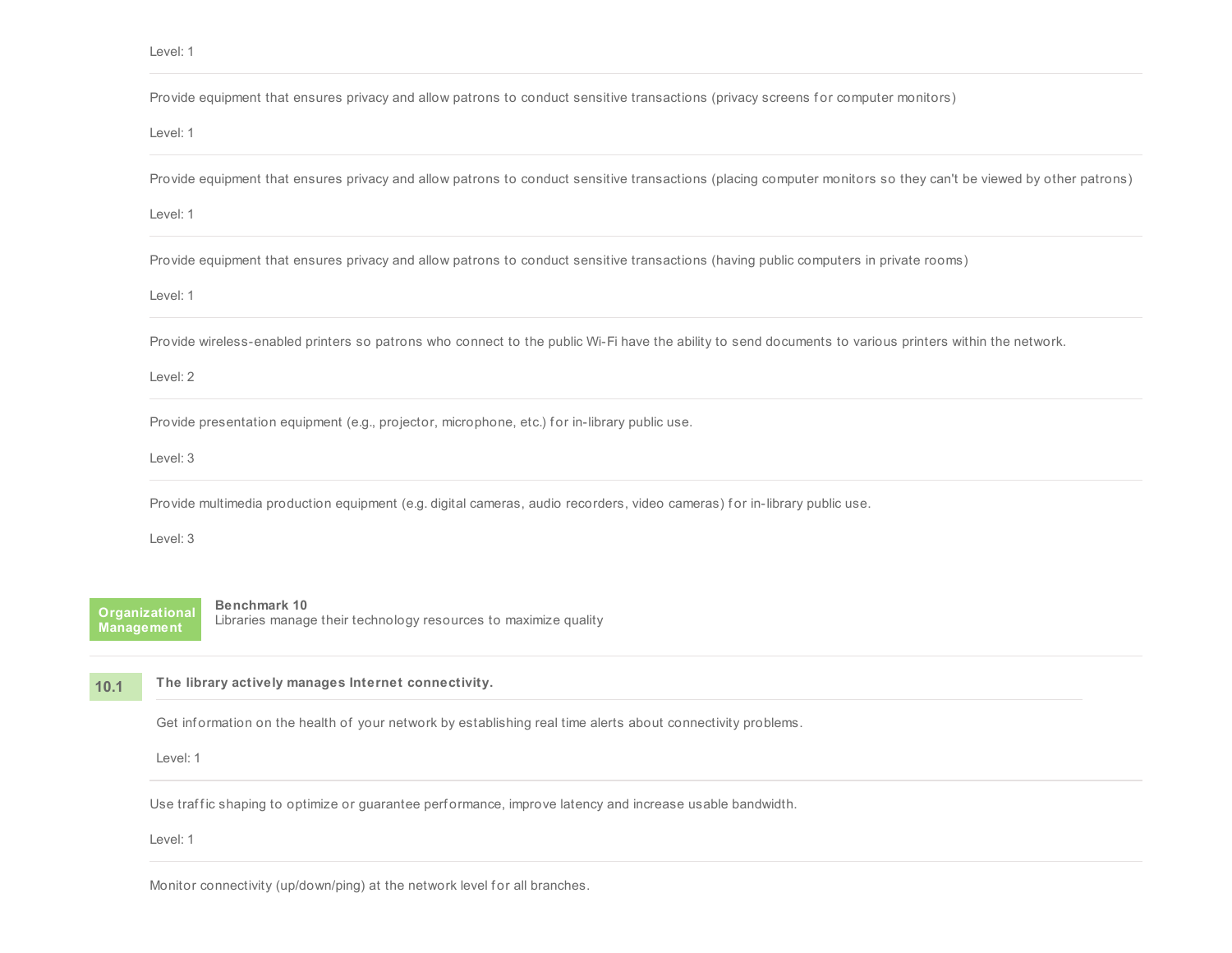Monitor your Internet traffic by packet type and volume in order to accurately determine your network bandwidth requirements.

Level: 2

Allocate bandwidth for library staff functions and public Internet access through separate data circuits or through hardware/software mechanisms to prioritize network traffic.

Level: 3

**10.2 The library minimizes out-of-service devices.**

> Install a lockdown sof tware program (e.g. Deepfreeze) to protect workstation conf igurations from accidental or intentional damage without restricting user access.

Level: 1

Establish a disaster recovery system to back up and restore hard drives for all public computers.

Level: 1

Keep cold spares on hand to use in place of devices that become non-operational.

Level: 2

Ensure the library has at least one staff member located onsite with sufficient IT expertise to maintain the library's network and public technology systems.

Level: 3

#### **10.3 The library tracks key measures about public technology services for planning purposes.**

Monitor patron computer use through the collection of number of hours public devices are in use by patrons.

Level: 1

Monitor patron computer use through the collection of the number of attendees in technology classes.

Level: 1

Monitor patron computer use through the collection of average wait times for public devices.